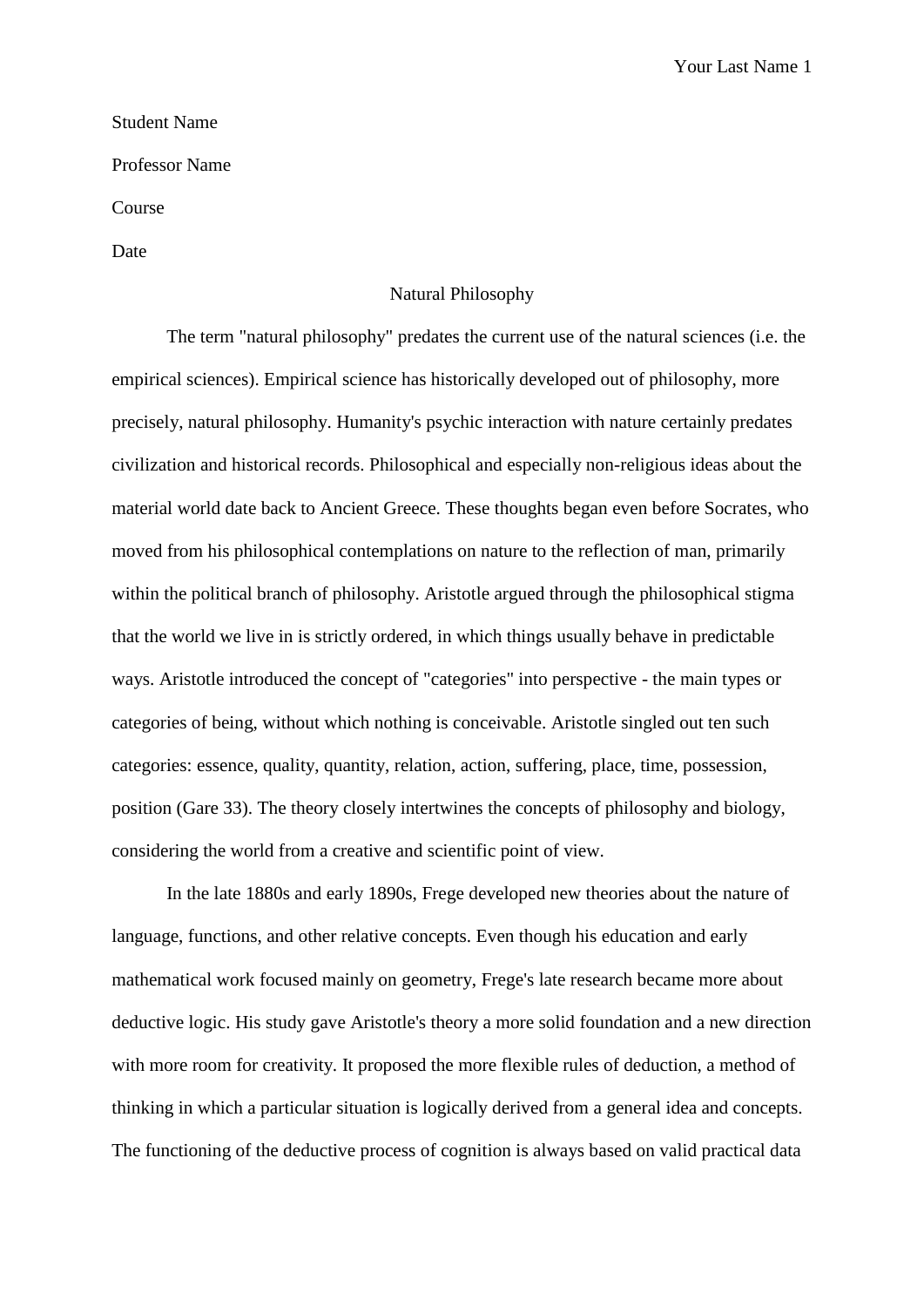Your Last Name 2

and researching of a bigger picture (Gare 33). Frege identified and discerned many failures of traditional logic and gave it a new start.

Both inductive and deductive methods use empirical methods, scientific knowledge, and logical connections to expand and strengthen any theory, including Aristotle's natural philosophy. The difference is that the inductive method consists of transitions from smaller links to a general deep representation. For example, the fundamental ideas about modern capitalism consist of many theories obtained as a result of scientific generalization of the historical experience of the development of capitalist society over the past 100 years. It is the example of the inductive method, but the deductive mechanism works vice versa. The concept of capitalism can lead to many other smaller links and fragments of the bigger vision.